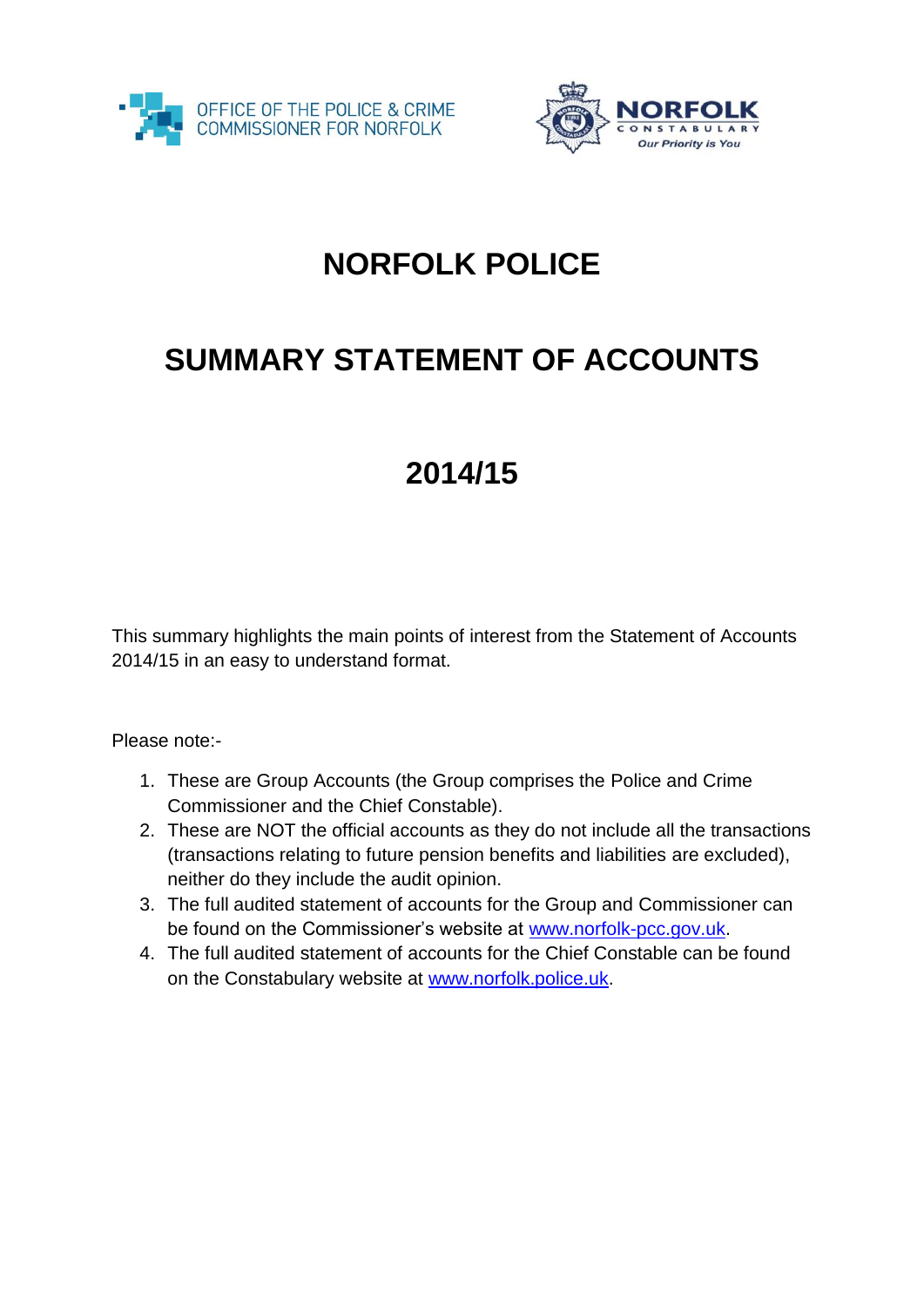The Police and Crime Commissioner for Norfolk has overall responsibility for the police budget but delegates most of the money to the Chief Constable to manage in an agreed manner. Money in the budget comes from various places as shown in the table below. The column to the left shows the money received in 2013/14 and the column to the right shows the 2014/15 figures.

| 2013/14<br>£m | Where the money comes from           | 2014/15<br>£m |
|---------------|--------------------------------------|---------------|
| 96.7          | <b>Government Grants</b>             | 93.0          |
| 53.1          | Police Portion of Council Tax        | 55.1          |
| 11.1          | Other Grants and Partnership Funding | 11.8          |
| 6.0           | Service Income (fees, charges etc)   | 7.4           |
| 0.3           | Interest and Investment Income       | 0.3           |
| 167.2         |                                      | 167.6         |

The table below shows how the money was spent in 2013/14 and 2014/15.

| 2013/14 | How the money was spent                        | 2014/15 |
|---------|------------------------------------------------|---------|
| Em      |                                                | £m      |
| 81.0    | <b>Police Officers</b>                         | 81.6    |
| 8.1     | <b>Police Community Support Officers</b>       | 7.5     |
| 34.7    | Police Staff                                   | 35.0    |
| 38.9    | Premises, Transport, Supplies and Other Costs  | 41.2    |
| 1.4     | Office of Police and Crime Commissioner (OPCC) | 1.0     |
| 0.8     | <b>OPCC - Commissioning</b>                    | 1.0     |
| 164.9   |                                                | 167.3   |

As a public body we are working towards more transparency in our reporting and have therefore included details of our senior officers' remuneration packages in our full Statements of Accounts 2014/15.

The table below shows the difference between money received and money spent.

| 2013/14 |                         | 2014/15 |
|---------|-------------------------|---------|
| £m      |                         | £m      |
| 167.2   | Income                  | 167.6   |
| 164.9   | <b>Running Costs</b>    | 167.3   |
| (2.3)   | (Underspends)/Overspend | (0.3)   |

The underspend for the year has been added to Earmarked Reserves.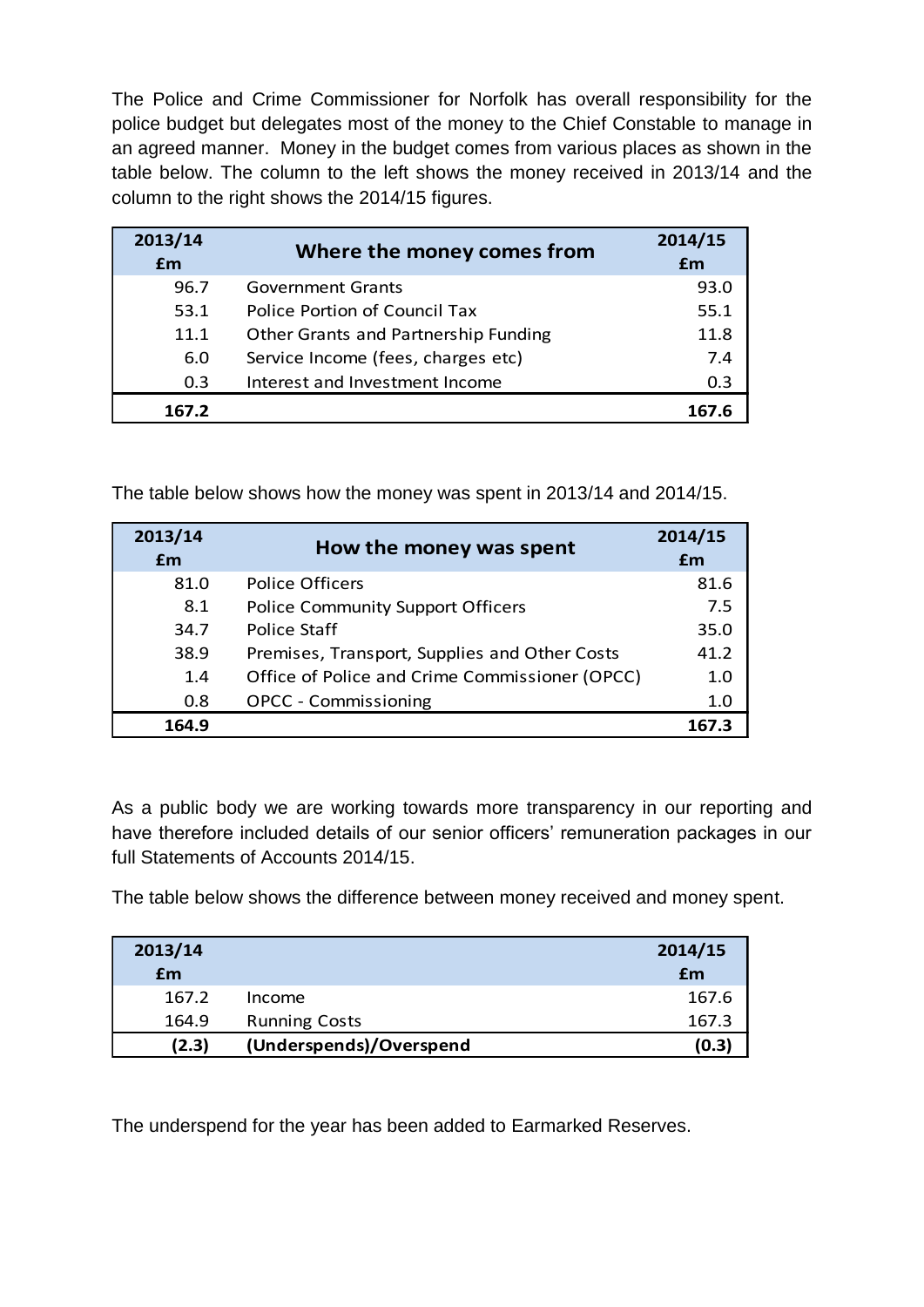Some things we buy last for more than one financial year, for example, land and buildings. This is capital expenditure. Capital spending is paid for using grant money from the Government, the Commissioner also raises cash through the sale of assets and can use money from the revenue (day-to-day expenses) budget. The table below shows capital expenditure in 2013/14 and 2014/15 and, at the bottom of the table, where the money spent on capital came from.

| 2013/14<br><b>fm</b> | <b>Capital Spending and Funding</b>         | 2014/15<br><b>fm</b> |
|----------------------|---------------------------------------------|----------------------|
| 0.4                  | Land and Buildings                          | 0.2                  |
| 2.1                  | Plant and Equipment                         | 4.5                  |
| 1.8                  | Vehicles                                    | 1.3                  |
| 4.3                  |                                             | 6.0                  |
|                      | Funded by:                                  |                      |
| 2.8                  | <b>Government Grant</b>                     | 1.3                  |
| 0.3                  | Capital Receipts (proceed from asset sales) | 0.3                  |
| 0.5                  | Revenue                                     | 1.1                  |
| 0.3                  | Contributions                               | 0.6                  |
| 0.4                  | Internal Borrowing                          | 2.7                  |
| 4.3                  |                                             | 6.0                  |

The tables below show what the Commissioner owns (assets) and what he owes (liabilities) at 31st March 2014 and 31st March 2015.

| 31 March<br>2014<br>£m | What the Commissioner owns and is<br>owed (assets) | 31 March<br>2015<br>£m |
|------------------------|----------------------------------------------------|------------------------|
| 74.6                   | Land, Buildings, Plant and Equipment               | 79.1                   |
| 32.3                   | Investments                                        | 33.1                   |
| 0.2                    | <b>Stock</b>                                       | 0.2                    |
| 1.4                    | Government Debtors                                 | 4.6                    |
| 5.5                    | <b>Other Debtors</b>                               | 6.6                    |
| 114.0                  |                                                    | 123.6                  |

| 31 March<br>2014<br>£m | <b>What the Commissioner owes</b><br>(liabilities) | 31 March<br>2015<br>£m |
|------------------------|----------------------------------------------------|------------------------|
| 13.2                   | <b>Borrowing</b>                                   | 13.2                   |
| 0.9                    | Provisions                                         | 0.7                    |
| 12.3                   | Creditors                                          | 18.6                   |
| 64.4                   | PFI Scheme Liability                               | 63.5                   |
| 90.8                   |                                                    | 96.0                   |